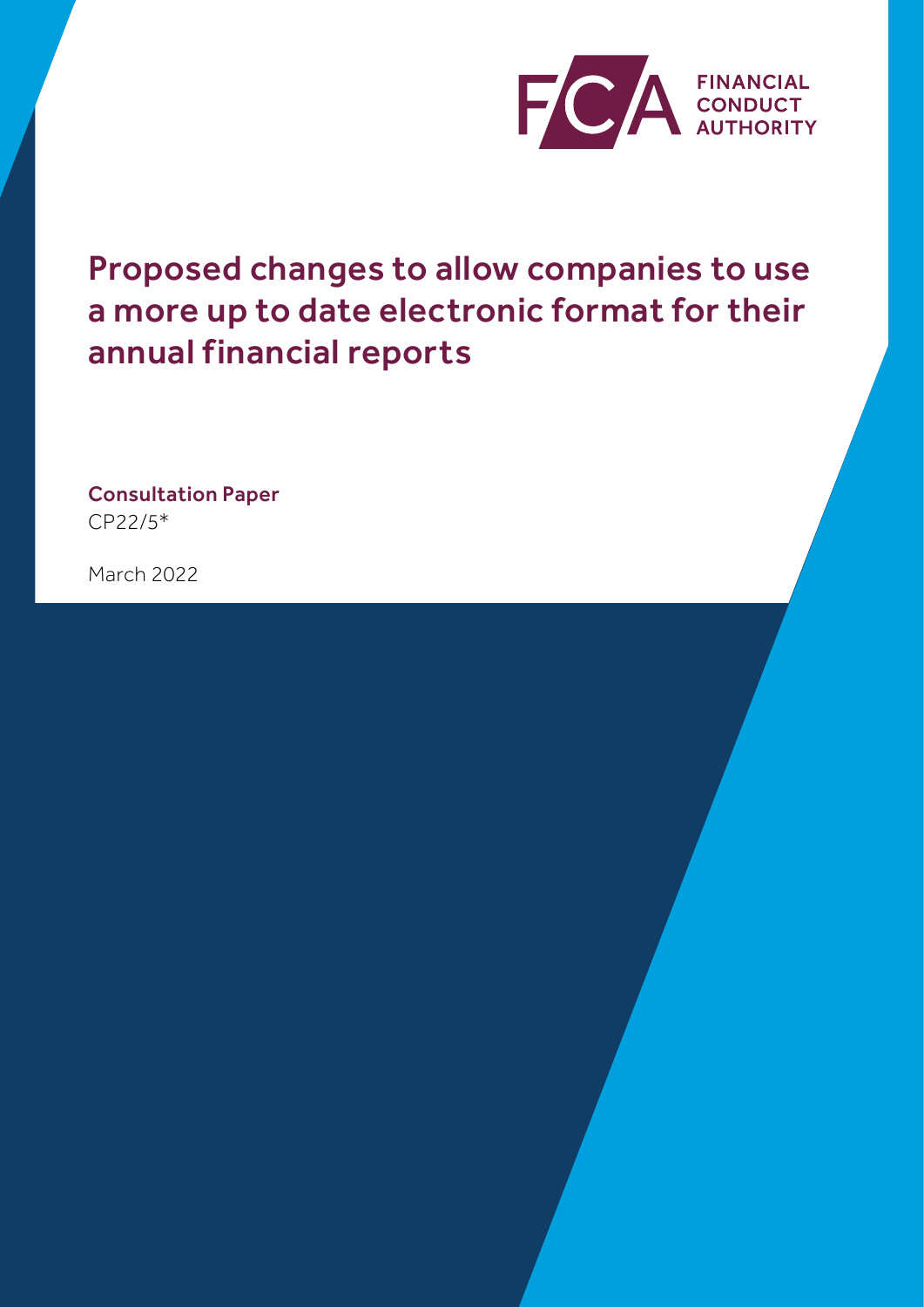## **CP22/5: Proposed changes to allow companies to use a more up to date electronic format for their annual financial reports**

This consultation applies to issuers in scope o[f DTR 4.1](https://www.handbook.fca.org.uk/handbook/DTR/4/1.html)

Under our transparency rules, from 1 January 2022, certain companies on UK regulated markets must report their end of year annual financial statements in a machine-readable and 'tagged' electronic format. This requirement began for financial years starting on or after 1 January 2021. This reform aims to make information in annual financial reports easier to extract and compare for investors, research analysts and other market participants. This improves transparency which should support market integrity and efficient price formation.

Under our current rules, issuers who are in scope of [DTR](https://www.handbook.fca.org.uk/handbook/DTR/4/1.html) 4.1 must prepare their annual financial report in the electronic reporting format required by DTR [4.1.14R.](https://www.handbook.fca.org.uk/handbook/DTR/4/1.html) This is set out in a supporting Technical Standard, which is derived from onshored EU legislation and is referred to in DTR 4.1.14R as the '[TD](https://www.handbook.fca.org.uk/techstandards/TD/2019/reg_del_2019_815_oj/?view=chapter)  [ESEF Regulation](https://www.handbook.fca.org.uk/techstandards/TD/2019/reg_del_2019_815_oj/?view=chapter)'.

Rule changes were finalised in December 2021. Following these, we currently allow issuers to use, among other permitted taxonomies, the UKSEF 2022 taxonomy issued by the Financial Reporting Council (FRC) on 8 October 2021 (v1.0.0) to mark up their annual financial statements within the annual financial report.

Earlier this year, the FRC issued a replacement version of the taxonomy in its 2022 taxonomy suite [\(v.2.0.0](https://www.frc.org.uk/accountants/accounting-and-reporting-policy/xbrl-frc-taxonomies) ), which reflects updated standards following recently adopted EU legislation on the European Single Electronic Format (ESEF). However, our rules do not reference this new version. In response, we updated our [website](https://www.fca.org.uk/markets/company-annual-financial-reporting-electronic-format) to inform issuers and software vendors that this new version had been published. We explained our intention to switch our National Storage Mechanism (NSM) over to accepting filings in UKSEF 2022 v2.0.0 in place of UKSEF 2022 v1.0.0 at the end of April. We said we would consult on updating our rules. For technical reasons, we cannot accept both versions in parallel.

#### **Consultation on proposed changes to our rules on UKSEF 2022**

We now propose to change the definition of UKSEF 2022 in the range of permitted taxonomies in Article 2(4B) of the TD ESEF Regulation so that it refers to UKSEF 2022 v2.0.0 instead of v1.0.0. We propose that this change would take effect from Tuesday 3 May 2022. Since we cannot accept both versions into the NSM at the same time, the last business day we would accept filings using UKSEF 2022 v1.0.0 would be Friday 29 April 2022. The annex below has the instrument showing the proposed changes. It also includes the new ESEF 2021 taxonomy which we consulted on in September before it had formally entered into force in the EU. As we explained in our [December Handbook Notice,](https://www.fca.org.uk/publication/handbook/handbook-notice-94.pdf) we deferred adding a reference to this taxonomy until it had been adopted in the EU. We are now planning to add ESEF 2021 as a permitted taxonomy in our rules, subject to the FCA Board shortly approving a further amendment to the TD ESEF Regulation.

We consider the proposed update on UKSEF 2022 v2.0.0 will support issuers in reporting their financial statements with electronic tags based on an up-to-date taxonomy and will support users of the data. The later version reflects changes in International Financial Reporting Standards (IFRS) for tagging the notes to the financial statements (which issuers can choose to apply before they become mandatory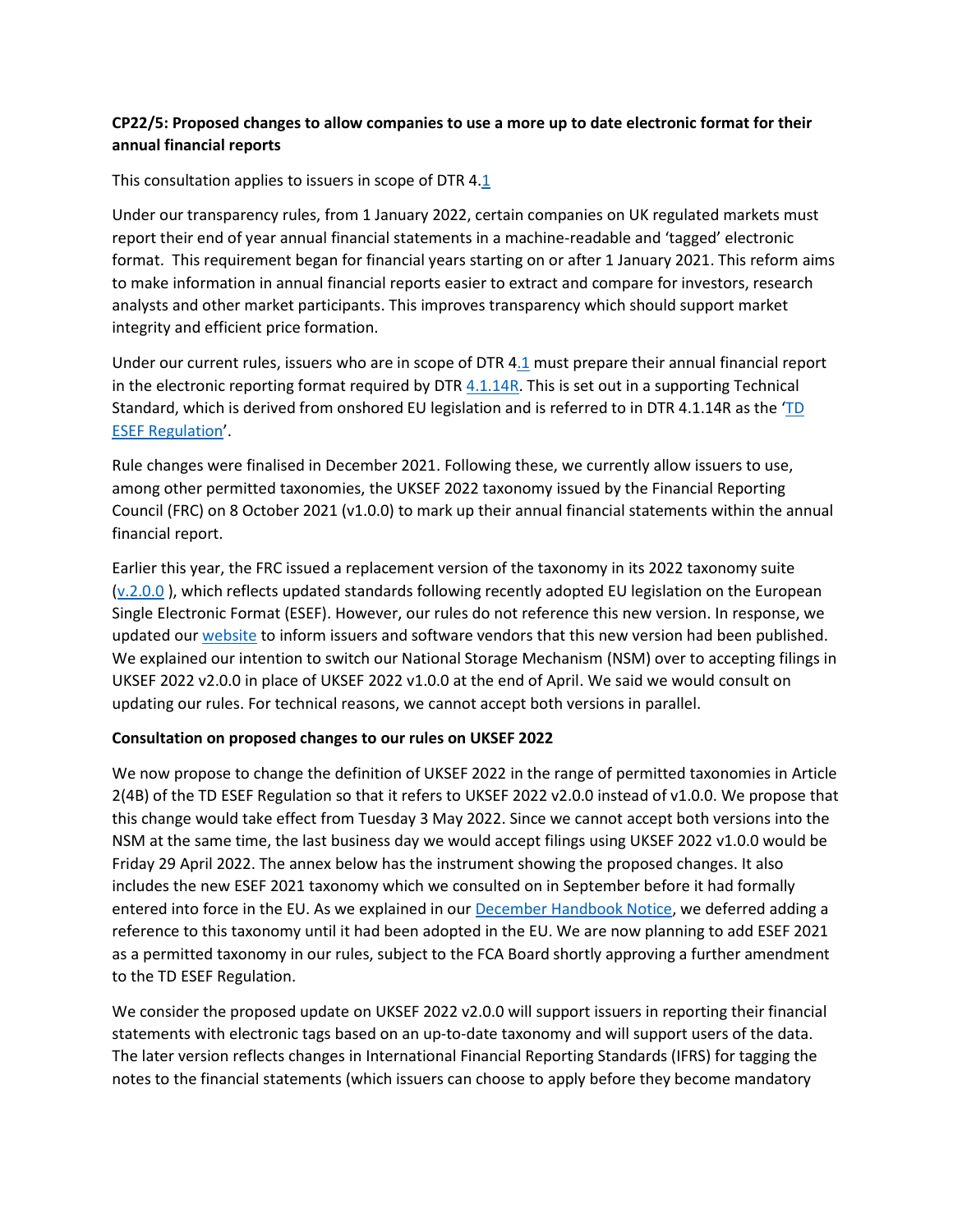next year) and a number of general [taxonomy improvements](https://www.ifrs.org/content/dam/ifrs/publications/amendments/english/2021/ifrs-taxonomy-2020-general-improvements-and-common-practice-presentation-of-information-in-primary-financial-statements.pdf) such as clearer labels and new common practice tags.

By making clear in advance our intention to switch over from UKSEF 2022 v.1.0.0 to v.2.0.0 at the start of May, we aim to minimise the disruption and any related costs to issuers who are required to tag their annual financial statements and are currently preparing these or will need to do so in the near future to meet our rules.

We welcome views from all market participants and any wider stakeholders on the following question:

*Q1: Do you agree with our proposed changes to amend the TD ESEF regulation to add UK SEF v.2.0.0 to list of permitted taxonomies, to replace v1.0.0, from 3 May 2022?,*

#### **Process and next steps**

We want to know what you think of our proposals. Please use this [online form](http://www.fca.org.uk/cp22-05-response-form) or email: cp22-05[@fca.org.uk b](mailto:cp22-05@fca.org.uk)y Friday 8 April 2022. We propose that this change would take effect from Tuesday 3 May 2022.

#### **Cost benefit analysis**

Our proposal gives in-scope issuers the option to use a more up-to-date version of the UKSEF taxonomy to prepare their annual financial statements under our rules in line with the switchover of our NSM to this version at the start of May. This should benefit issuers and users of the data because the later version contains improvements.

As this proposal does not increase requirements on issuers but updates one of the existing permitted taxonomies within our rules, we do not consider our changes impose any material costs.

Issuers and service providers (including software vendors) may have limited one-off familiarisation costs from reading this consultation and the legal instrument. We expect these costs to be minimal.

There may be some incremental costs to issuers who were planning to use the earlier version of UKSEF2022 after April. We have tried to minimise disruption and any related costs for these issuers by making an early announcement in February of the planned switchover. This was to enable issuers and software providers to plan ahead for using one of the other versions of the underlying IFRS taxonomy within our range of permitted taxonomies.

#### **Impact on mutual societies**

Sections 138S and 138K of the Financial Services and Markets Act 2000 (FSMA) require us to state whether, in our opinion, our proposed technical standards have a significantly different impact on authorised persons who are mutual societies, compared to other authorised persons. We do not expect our proposals to have a different impact on mutual societies.

#### **Compatibility statement**

We are satisfied that the proposed amendments are compatible with our objectives and regulatory principles. The amendments are compatible with our strategic objective and advance our operational objectives of securing an appropriate degree of consumer protection, promoting market integrity and promoting effective competition in the interests of consumers.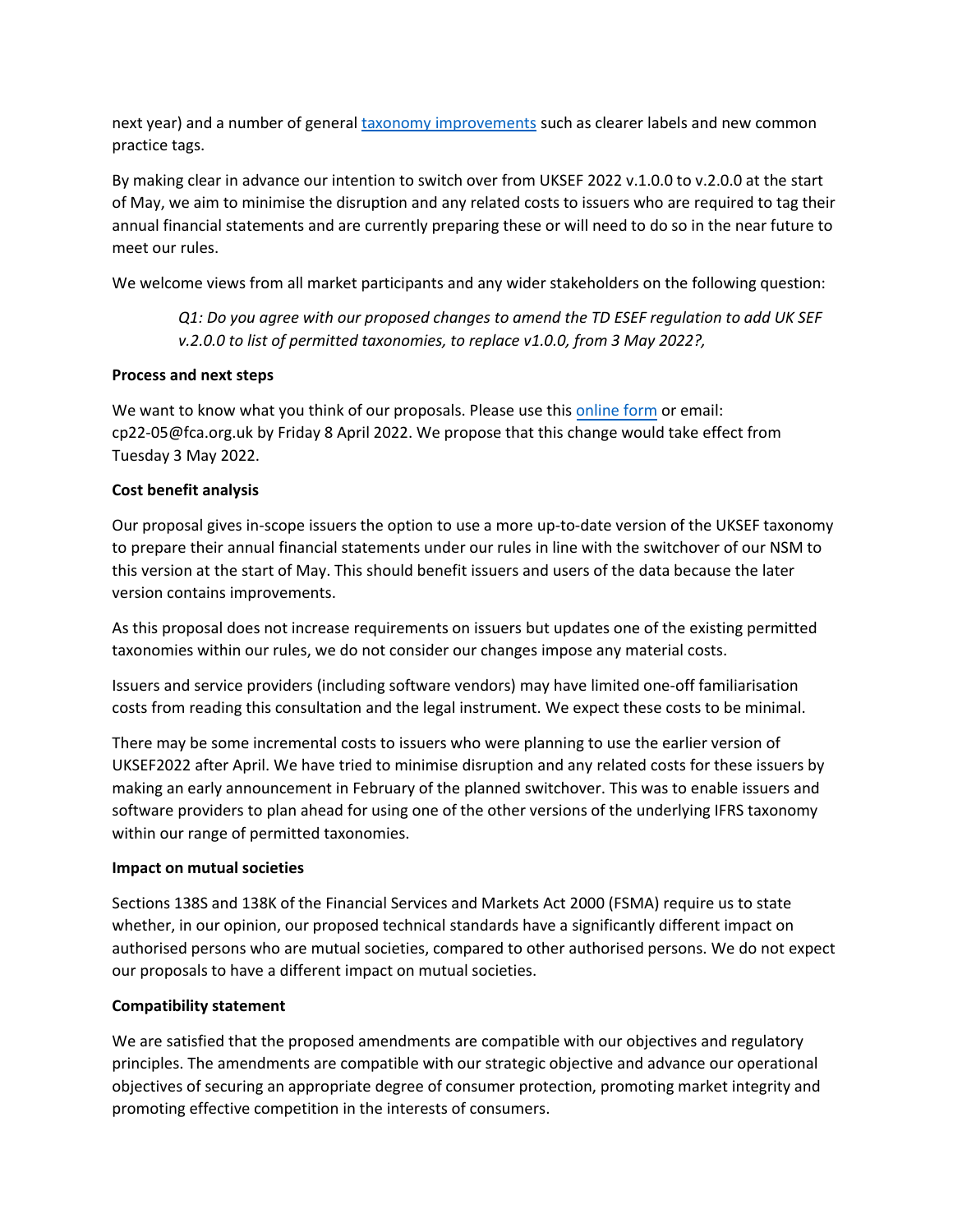As set out above, we consider the proposed update of UKSEF 2022 will support issuers in reporting their financial accounts based on a more up-to-date taxonomy aligned with current IFRS. In turn, electronic tagging should make information more accessible to market participants and enhance the efficiency and integrity of our markets, supporting price formation and better-informed investment decisions by consumers.

We consider the measures to be proportionate considering section 3B of FSMA, since we do not expect these changes to create any material costs. This is because they have the benefit of enabling issuers to use more up-to-date taxonomies, while preserving the flexibility and clarity for companies subject to DTR 4.1.14R.

#### **Equality and diversity**

Having considered the equality and diversity issues that may arise from the proposed amendments in this chapter, we do not think they will adversely impact any of the groups with protected characteristics under the Equality Act 2010. However, we welcome comments on any equality and diversity issues respondents believe may arise. We will review our assessment before publishing final technical standards.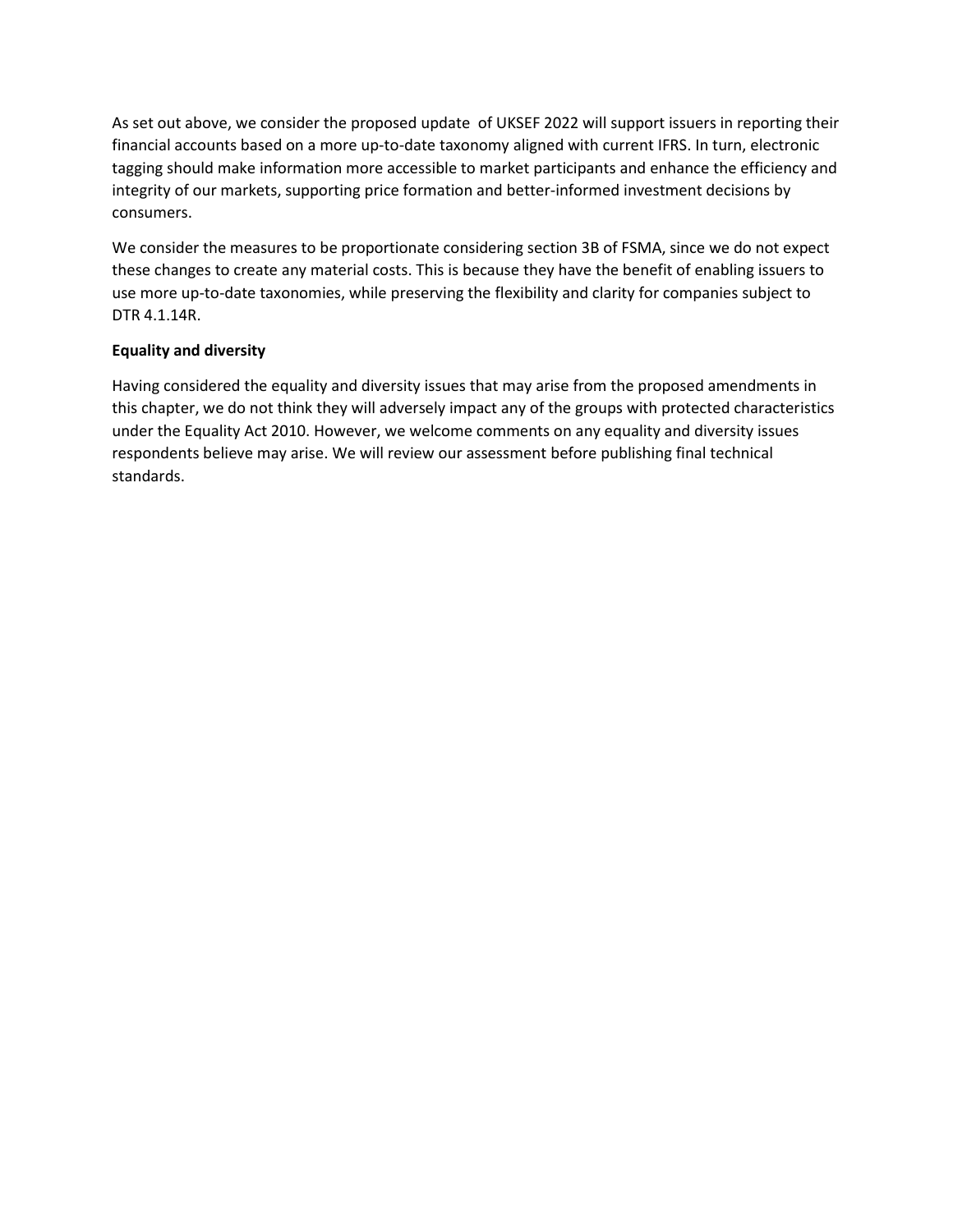# **TECHNICAL STANDARDS (ELECTRONIC REPORTING FORMAT) INSTRUMENT 2022**

## **Powers exercised**

- A. The Financial Conduct Authority ("the FCA") makes this instrument in the exercise of the powers and related provisions in or under:
	- (1) regulation 72 (Transfer of directive functions to the FCA) of the Official Listing of Securities, Prospectus and Transparency (Amendment etc.) (EU Exit) Regulations 2019 (the "Regulations"), for the purposes specified in paragraph 31 (to specify the electronic reporting format for annual financial reports) of Schedule 2, Part 3 of the Regulations; and
	- (2) the following sections of the Financial Services and Markets Act 2000 (the " $Act$ "):
		- (a) section 138P (Technical standards);
		- (b) section 138Q (Standards instruments);
		- (c) section 138S (Application of Chapters 1 and 2); and
		- (d) section 137T (General supplementary powers).
- B. The rule-making powers listed above are specified for the purposes of section 138Q(2) (Standards instruments) of the Act.

#### **Pre-conditions to making**

- C. The FCA has consulted the Prudential Regulation Authority and the Bank of England as appropriate in accordance with section 138P of the Act.
- D. A draft of this instrument has been approved by the Treasury in accordance with section 138R of the Act.

#### **Commencement**

E. This instrument comes into force on [*date*].

#### **Amendments**

F. The following technical standard is amended in accordance with the Annex to this instrument.

Commission Delegated Regulation (EU) 2019/815 of 17 December 2018 supplementing Directive 2004/109/EC of the European Parliament and of the Council with regard to regulatory technical standards on the specification of a single electronic reporting format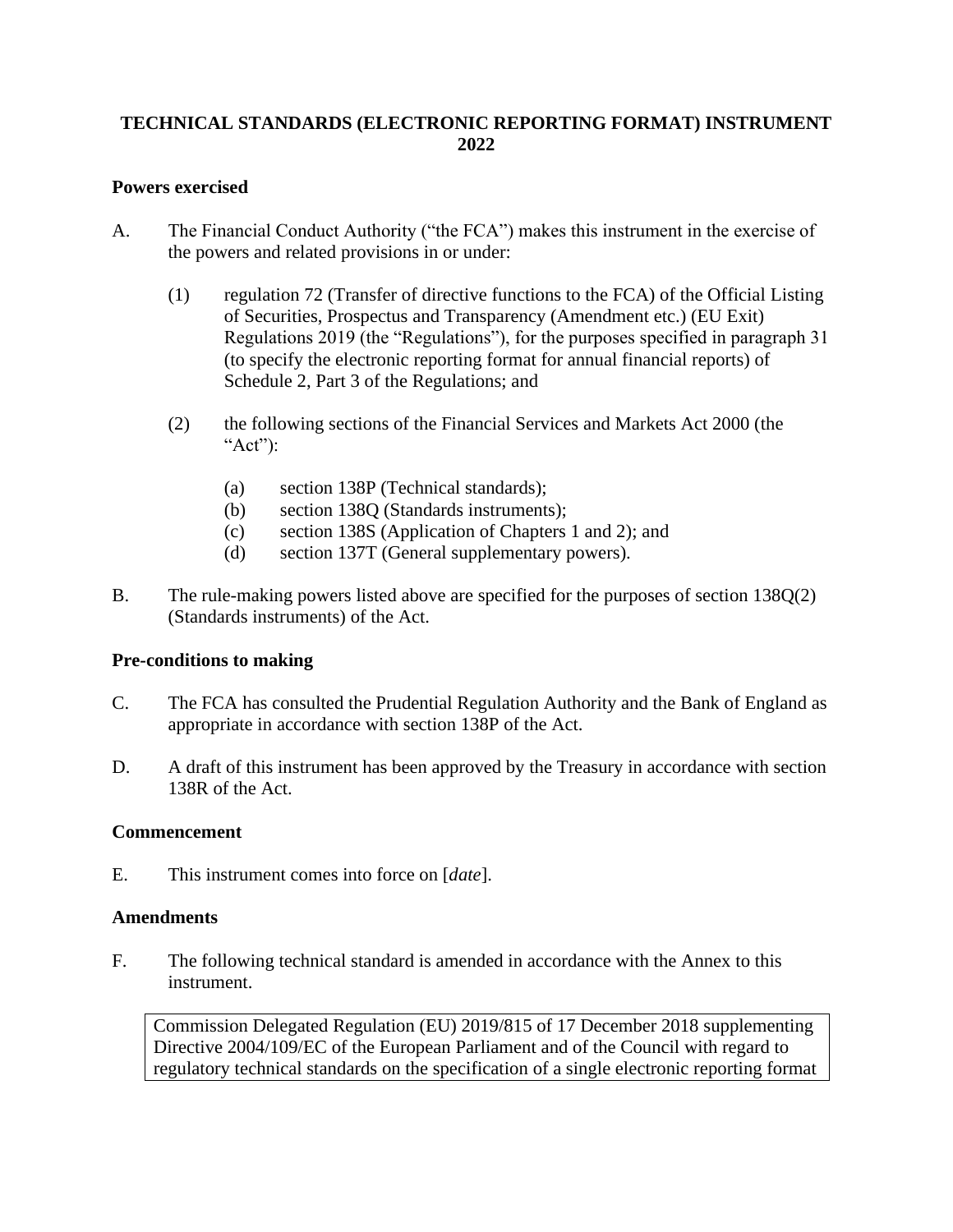# **Citation**

G. This instrument may be cited as the Technical Standards (Electronic Reporting Format) Instrument 2022.

By order of the Board [*date*]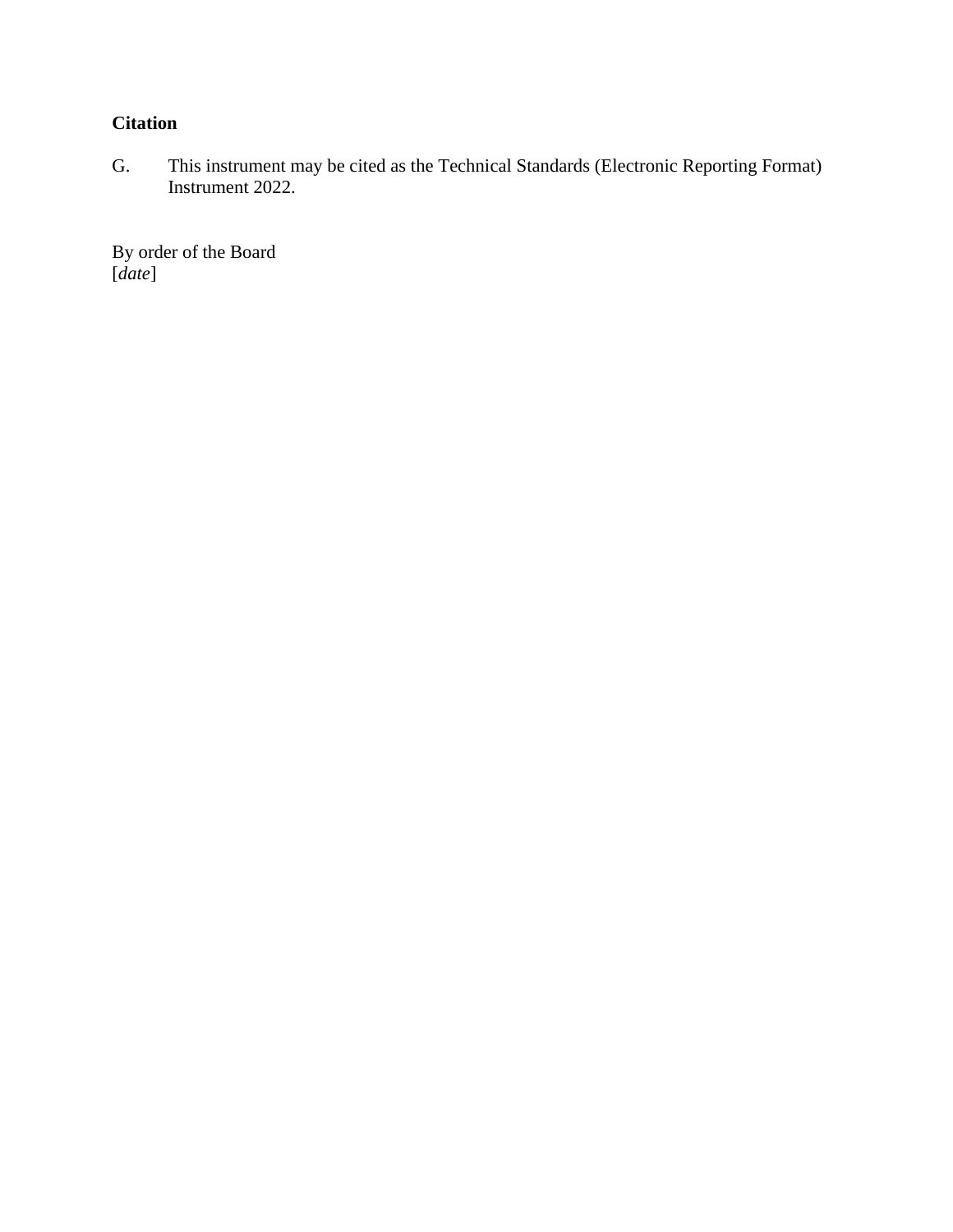#### **Annex**

In this Annex, underlining indicates new text and striking through indicates deleted text.

**Commission Delegated Regulation (EU) 2019/815 of 17 December 2018 supplementing Directive 2004/109/EC of the European Parliament and of the Council with regard to regulatory technical standards on the specification of a single electronic reporting format**

# *Article 2*

# **Definitions**

For the purposes of this Regulation, the following definitions shall apply:

…

- (1B) "ESEF 2021 taxonomy" means the combined set of the taxonomy elements set out in Annex II of Commission Delegated Regulation (EU) 2022/352 amending Delegated Regulation (EU) 2019/815 as regards the 2021 update of the taxonomy laid down in the regulatory technical standards for the single electronic reporting format, and the following collection of links:
	- (a) presentation linkbase, which groups the taxonomy elements;
	- (b) calculation linkbase, which expresses arithmetic relationships between taxonomy elements;
	- (c) label linkbase, which describes the meaning of each taxonomy element;
	- (d) definition linkbase, which reflects dimensional relationships of the core taxonomy elements;

…

- (4B) "UKSEF 2022 taxonomy" means:
	- (a) for annual financial reports published and filed with the Financial Conduct Authority's National Storage Mechanism on or before 2 May 2022, the combined set of the taxonomy elements set out in the UKSEF Taxonomy v.1.0.0 within the 2022 Taxonomy Suite issued by the Financial Reporting Council on 8 October 2021, available at https://www.frc.org.uk/accountants/accounting-and-reporting-policy/xbrlfrc-taxonomies, and the following collection of links:
		- $(a)(i)$  presentation linkbase, which groups the taxonomy elements;
		- $\overline{(b)}$ (ii) calculation linkbase, which expresses arithmetic relationships between taxonomy elements;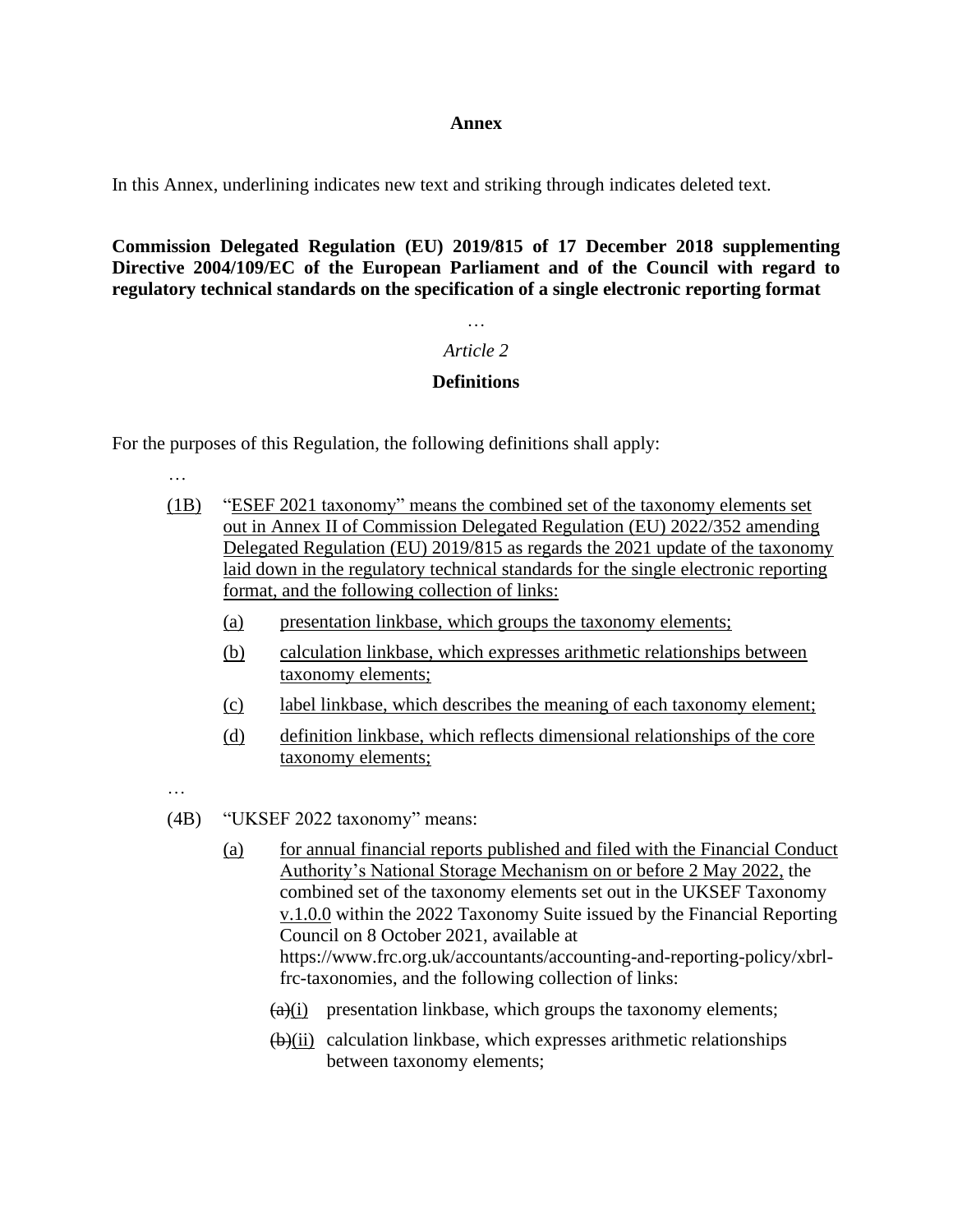- $\left(\frac{e}{i}\right)$  label linkbase, which describes the meaning of each taxonomy element;
- $(d)(iv)$  definition linkbase, which reflects dimensional relationships of the core taxonomy elements;

(b) for annual financial reports published and filed with the Financial Conduct Authority's National Storage Mechanism on or after 3 May 2022, the combined set of the taxonomy elements set out in the UKSEF Taxonomy v.2.0.0 within the 2022 Taxonomy Suite issued by the Financial Reporting Council on 3 February 2022, available at https://www.frc.org.uk/accountants/accounting-and-reporting-policy/xbrlfrc-taxonomies, and the following collection of links:

- (i) presentation linkbase, which groups the taxonomy elements;
- (ii) calculation linkbase, which expresses arithmetic relationships between taxonomy elements;
- (iii) label linkbase, which describes the meaning of each taxonomy element;
- (iv) definition linkbase, which reflects dimensional relationships of the core taxonomy elements.

…

## *Article 4*

#### **Marking up IFRS consolidated financial statements**

…

…

- (5) The permitted taxonomies are:
	- (a) for financial years beginning on or after 1 January 2021 but before 1 January 2022:
		- (i) the core taxonomy;
		- (ii) the ESEF 2020 taxonomy;
		- (iii) the UKSEF 2021 taxonomy; and
		- (iv) the UKSEF 2022 taxonomy; and
		- (v) the ESEF 2021 taxonomy;
	- (b) the UKSEF 2022 taxonomy for financial years beginning on or after 1 January 2022.